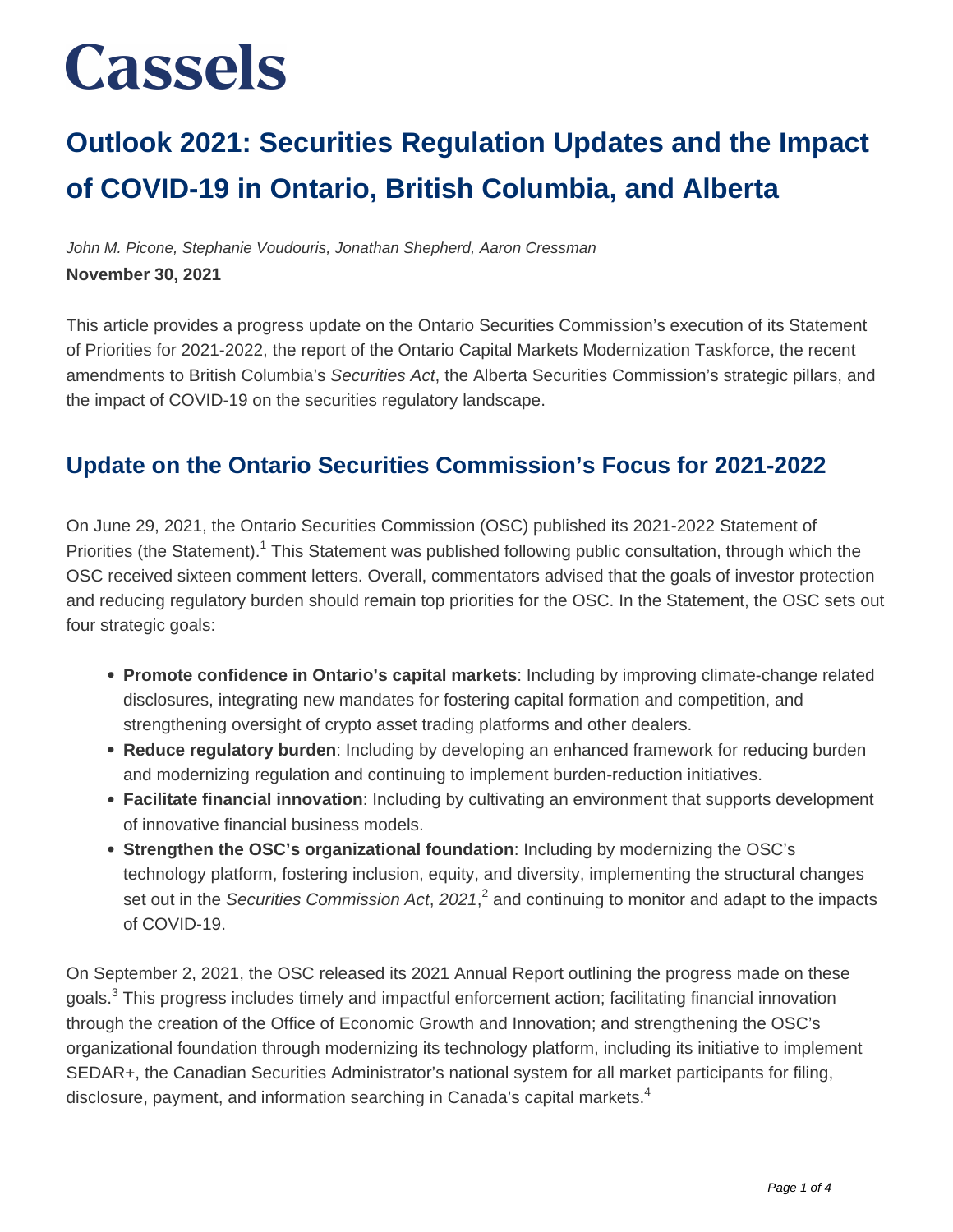### **The Ontario Capital Markets Modernization Taskforce & the Capital Markets Act**

In early 2021, the Ontario Capital Markets Modernization Taskforce (the Taskforce) released a report in support of regulatory reform.<sup>5</sup> The Taskforce recommended that a new statute, the Capital Markets Act, serve as the legislative vehicle to implement the recommendations, replacing the current Securities Act and the Community Futures Act.<sup>6</sup> On October 12, 2021, the Government of Ontario published a draft of the Capital Markets Act (the Draft CMA), which is intended to improve regulatory structure, modernize enforcement, and enhance investor protection, with a view to implementing regulation as a competitive advantage. The Draft CMA will remain open for stakeholder consultation and comment until January 21, 2022. $^7$  Some of the key Taskforce recommendations incorporated into the CMA include:

- extending civil liability for offering memorandum misrepresentation to parties other than the issuer, this would include directors and promoters of the issuer, experts, influential persons, and every person who has signed the prescribed disclosure document (section  $183$ );<sup>8</sup>
- providing the OSC with broader designation powers and rule-making authority to provide regulatory clarity to businesses with unique offerings, such as crypto-asset trading platforms that are not already securities or derivatives (sections 3 and 127);<sup>9</sup> and
- creating a prohibition to deter and prosecute misleading or untrue statements about public companies and attempts to make such statements (section  $94(2)$  and  $(3)$ ).<sup>10</sup>

Through the Draft CMA and the Securities Commission Act, 2021, the Ontario Government is also introducing legislative amendments to support the following key changes: $11$ 

- the OSC mandate will be expanded to include fostering capital formation and competition in the markets to facilitate economic growth: $12$
- the OSC's structure will change, splitting the role of OSC Chair and Chief Executive Officer (CEO) into two distinct and separate positions: $^{13}$  and
- the legislation will separate the OSC's oversight and adjudicative responsibilities the OSC's Board will continue to provide financial, regulatory, and operational oversight, while a separate Tribunal will be created to oversee adjudicative matters.<sup>14</sup>

#### **Update on the British Columbia Securities Act Amendments**

Various amendments outlined in British Columbia's Securities Amendment Act, 2019 (the Amendments) came into force on March 27, 2020. The Amendments provide the British Columbia Securities Commission (BCSC) with new enforcement, compliance, investor protection, and sanction collection tools.<sup>15</sup>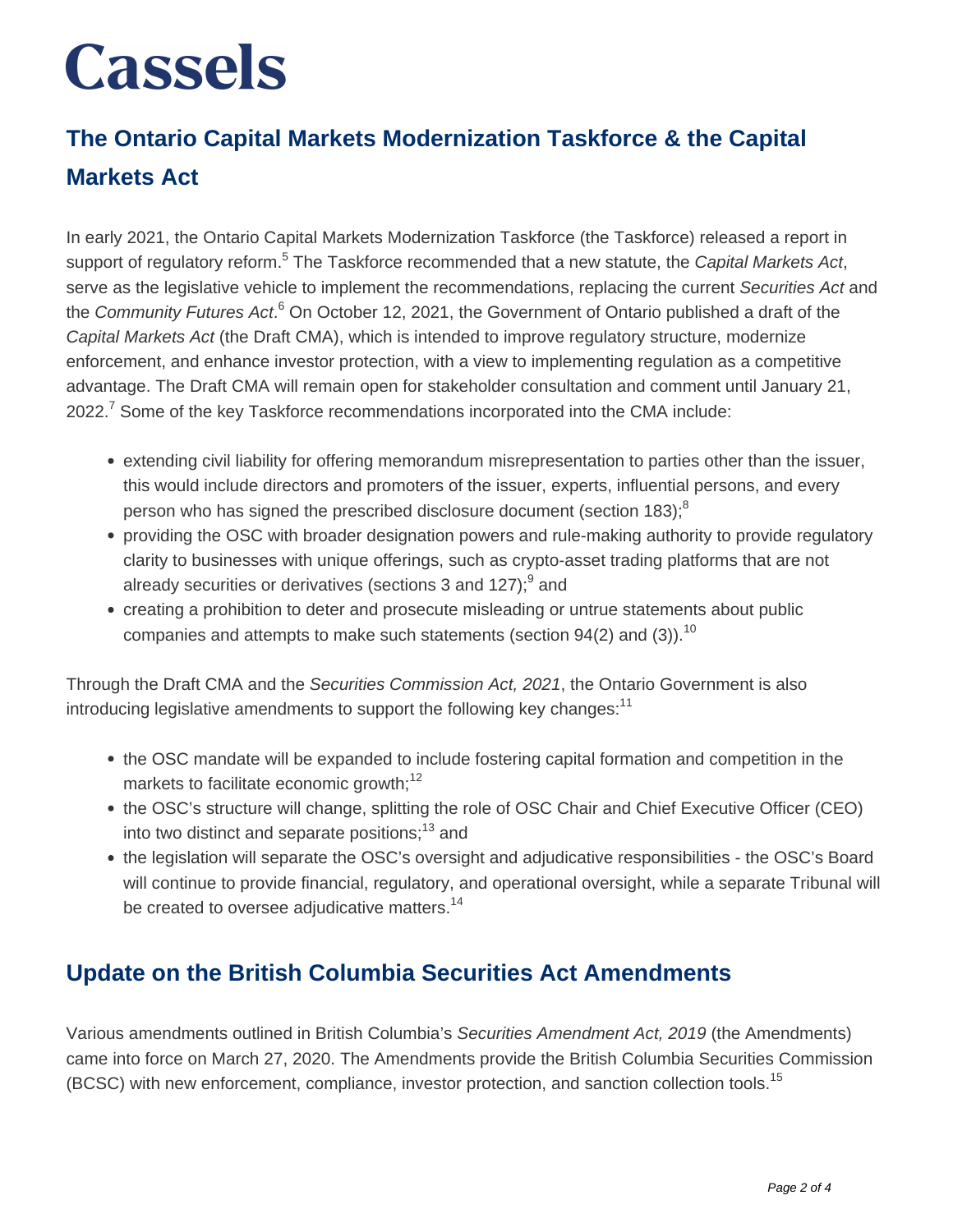Many of the Amendments provide the BCSC with the strongest powers to address misconduct in financial markets among securities regulators in Canada. The BCSC has begun using these powers to support efforts to detect, disrupt, and deter securities misconduct.<sup>16</sup> As of August 2021, the BCSC has commenced almost 300 actions to disrupt misconduct (many of which emerged as a result of the COVID-19 pandemic).<sup>17</sup>

### **Update on the Alberta Securities Commission's Strategic Pillars 2020-2021**

To support its mission of fostering a fair and efficient capital market in Alberta and protecting investors, the Alberta Securities Commission (ASC) has presented three strategic pillars:<sup>18</sup>

- **Intelligent regulation aimed at fostering a thriving capital market**: To achieve this goal, the ASC has supported the Government of Alberta's Red Tape Reduction Implementation Act, 2021.<sup>19</sup> This legislation includes amendments to the Securities Act (Alberta) and the Business Corporations Act (Alberta) that enable companies to raise capital more efficiently in Alberta and allows for the continued modernization of Alberta's securities law.<sup>20</sup>
- **Proactive and comprehensive compliance oversight, enforcement and education**: To achieve this goal, the ASC expanded its enforcement tools through its participation in programs with other regulators, such as the CSA's Market Analysis Program, which is a data repository and analytics system aimed at identifying and analyzing market misconduct.<sup>21</sup>
- **Fostering a culture of engagement**: To achieve this goal, the ASC pivoted to virtual presentations and webinars to provide stakeholders with relevant and timely information, engage investors and empower staff.<sup>22</sup>

#### **COVID-19 Impact to the Securities Landscape**

The CSA continues to monitor the capital markets to assess the impact of COVID-19 on market participants. On February 25, 2021, the CSA undertook a review of issuers' disclosure during the COVID-19 pandemic and published a guide to pandemic-related disclosure. The CSA noted that boilerplate disclosure is not sufficient. Issuers are required to not only report that their business has or may be impacted by COVID-19, but also to specify how COVID-19 has or may impact their business. Issuers must also outline the methodology used to determine that COVID-19 – as opposed to some other market factor – impacted (or may impact) their business.<sup>23</sup>

#### **Looking Forward**